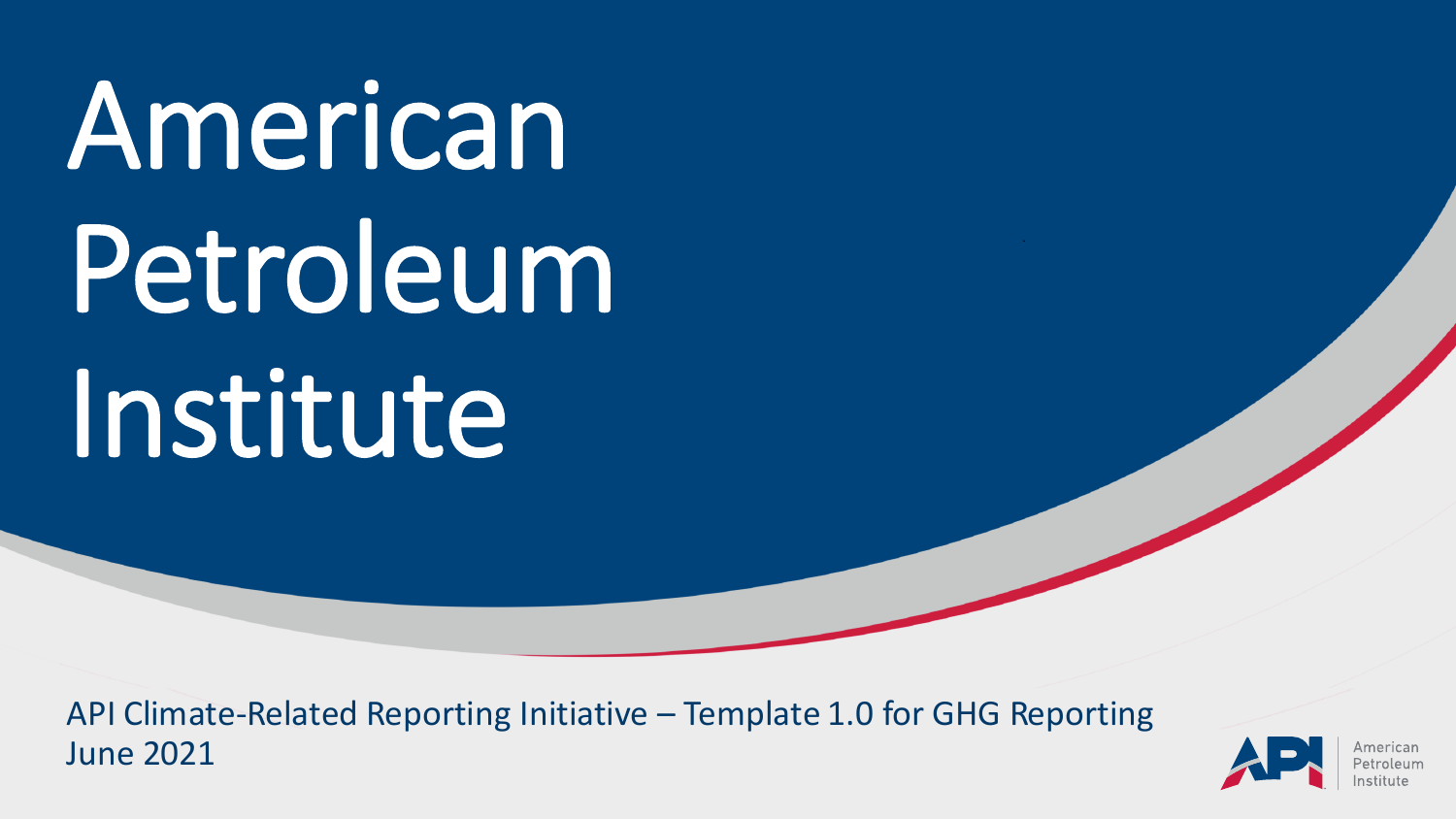# Contents 1. Executive Summary

- 
- 2. Climate-related Reporting Initiative Process
- 3. Template 1.0
	- Key Features
	- Section-by-Section
- 4. Template Benefits

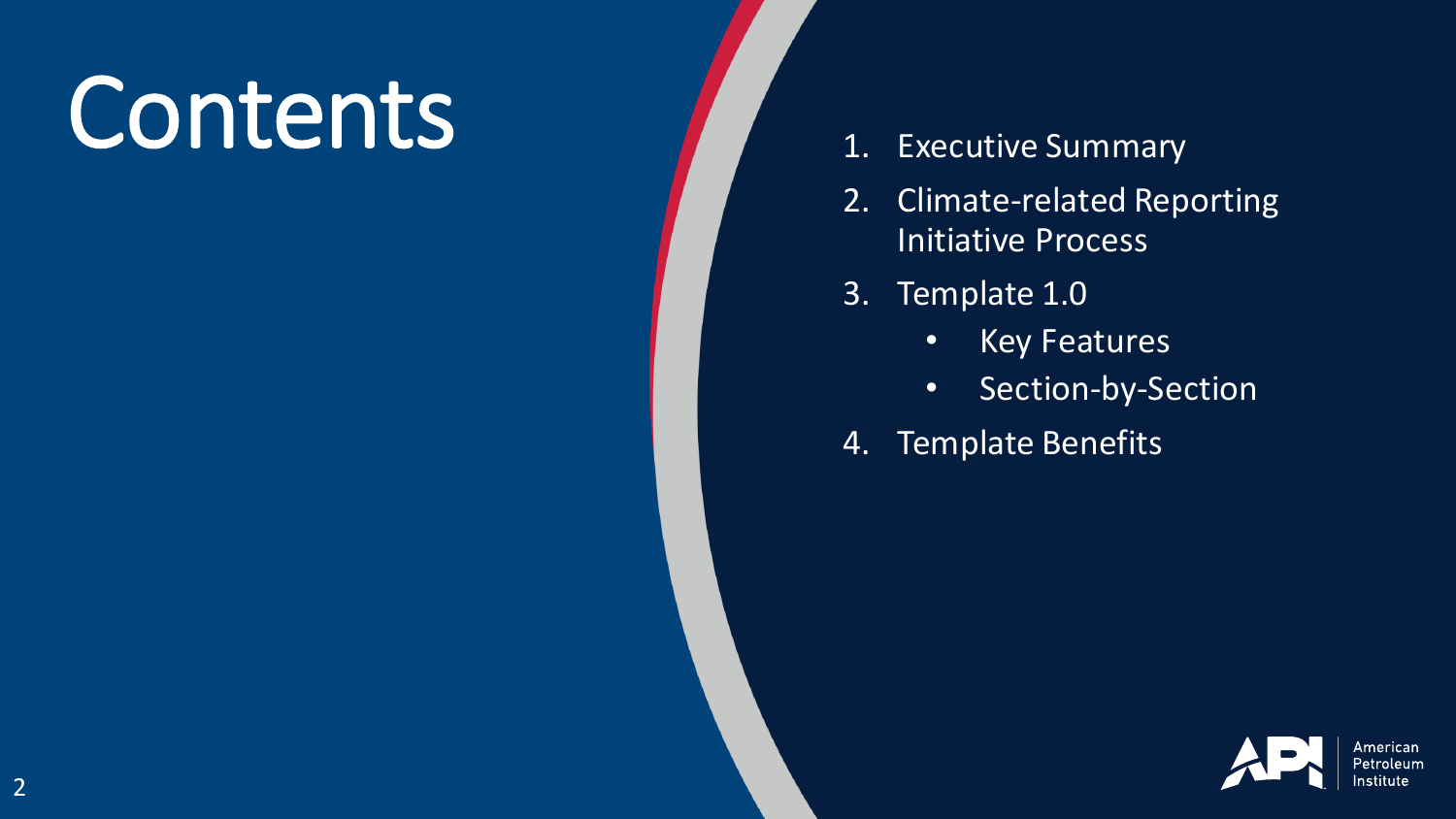#### Executive Summary

- API Template 1.0 is designed to enable the voluntary reporting of a concise core set of company-wide GHG indicators.
- The goal of Template 1.0 is to provide decision-useful information in a consistent and comparable manner.
- Template 1.0 prompts for data on Scope 1 and 2 emissions and GHG Mitigation as well as indications of Additional Climate-related Targets and Reporting.
- The template will continue to evolve over time.
- API members that use the template will likely do so in 2022 for 2021 data.

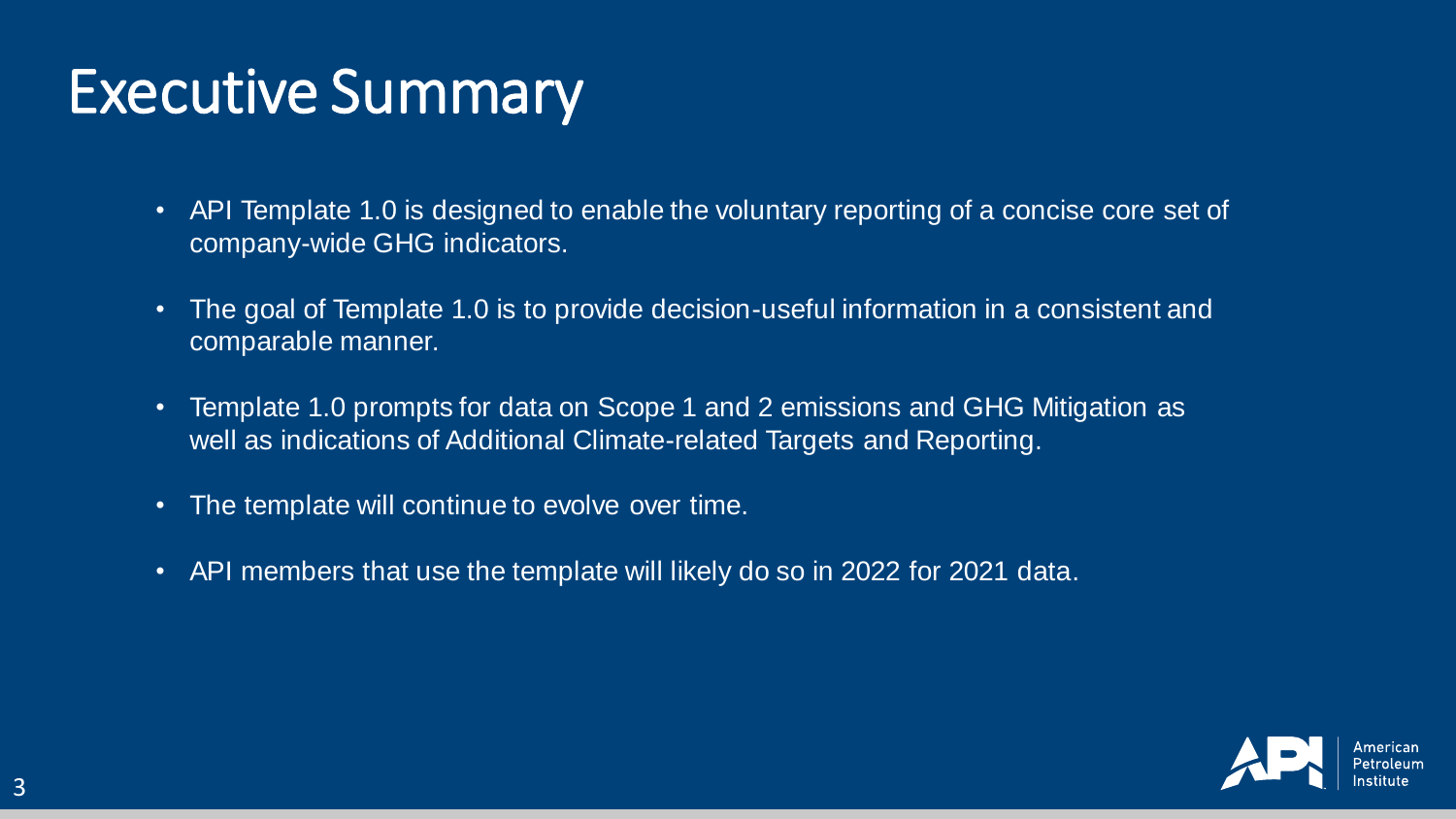## Climate-related Reporting Initiative Process

Objective: Develop a core set of climate indicators to enhance consistency and comparability across company-bycompany climate related reporting in our industry



**API accelerated deployment of Template 1.0** given alignment among members and stakeholders **Stakeholder engagement** will guide decisions on Template 2.0, to be deployed later in 2021

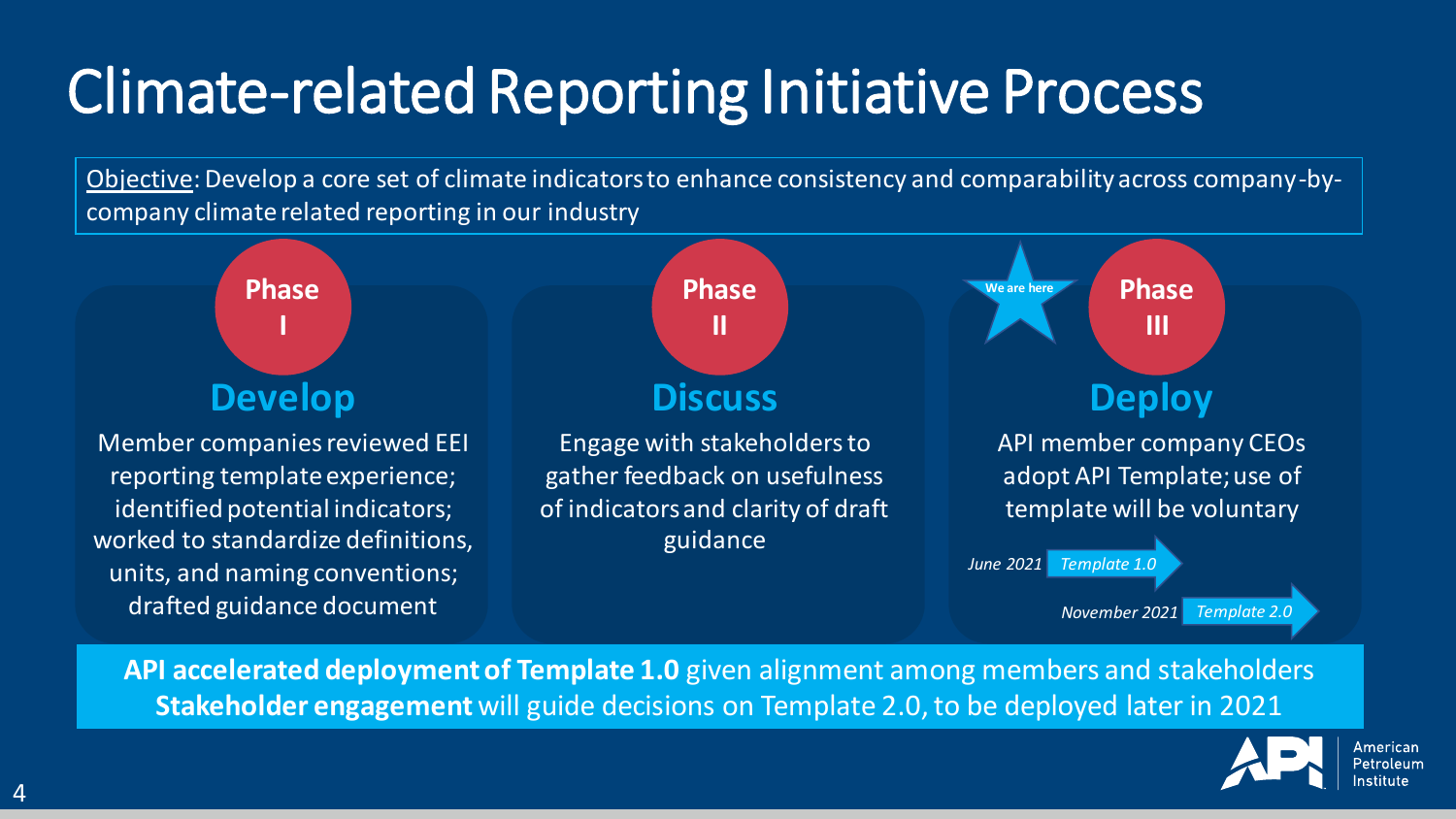#### Template 1.0 Key Features

**Core set of GHG indicators**

**API Definitions tab that standardizes reporting boundaries**

|                | As approved by API Executive Comitte on June 9, 2021             |                                          |
|----------------|------------------------------------------------------------------|------------------------------------------|
| General        |                                                                  |                                          |
|                | Date:                                                            |                                          |
|                | <b>IPCC AR GWP:</b>                                              | AR4                                      |
|                | Basis:                                                           | Equity                                   |
|                |                                                                  |                                          |
| No.            | <b>Indicator</b>                                                 | <b>Units</b>                             |
|                |                                                                  |                                          |
|                | 1. Direct GHG Emissions (Scope 1)                                |                                          |
| $1.1$          | Direct GHG Emissions (Scope 1) - All GHGs                        | (million metric tons CO <sub>2</sub> e)  |
| 1.1.1          | <b>Upstream - All GHGs</b>                                       | (million metric tons CO <sub>2</sub> e)  |
| 1.1.1.1        | CH <sub>4</sub>                                                  | (million metric tons CO <sub>2</sub> e)  |
| 1.1.1.2        | Upstream Flaring - All GHGs (subset of Scope 1)                  | (million metric tons CO <sub>2</sub> e)  |
| 1.1.1.3        | Volume of Flares                                                 | (mmcf)                                   |
| 1.1.2          | Midstream - All GHGs                                             | (million metric tons CO <sub>2</sub> e)  |
| 1.1.2.1        | CH <sub>4</sub>                                                  | (million metric tons CO <sub>2</sub> e)  |
| 1.1.3          | Downstream - All GHGs                                            | (million metric tons CO <sub>2</sub> e)  |
| 1.1.4          | <b>LNG - All GHGs</b>                                            | (million metric tons CO <sub>2</sub> e)  |
|                |                                                                  |                                          |
| 1.1.5          | Oil and Natural Gas Field Services - All GHGs                    | (million metric tons CO <sub>2</sub> e)  |
|                |                                                                  |                                          |
|                | 2. Indirect GHG Emissions from Imported Energy (Scope 2)         |                                          |
| 2.1            | Indirect GHG Emissions from Imported Electricity + Heat + Steam  |                                          |
|                | + Cooling (Scope 2, Market-based)                                |                                          |
| 2.1.1<br>2.1.2 | <b>Upstream - All GHGs</b>                                       | (million metric tons CO <sub>2</sub> e)  |
| 2.1.3          | Midstream - All GHGs<br><b>Downstream - All GHGs</b>             | (million metric tons CO <sub>2</sub> e)  |
| 2.1.4          | LNG - All GHGs                                                   | (million metric tons CO <sub>2</sub> e)  |
|                |                                                                  | (million metric tons CO                  |
| 2.1.5          | Oil and Natural Gas Field Services - All GHGs                    | (million metric * uns CO <sub>2</sub> e) |
|                |                                                                  |                                          |
|                | 3. GHG Mitigation                                                |                                          |
| 3.1            | GHG Mitigation from CCUS, Credits, and Offsets                   | (million metric tons CO <sub>2</sub> e)  |
| 3.1.1          | Carbon Capture Utilization or Storage (CCUS) - All GHGs          | (million metric tons CO <sub>2</sub> e)  |
| 3.1.2          | Renewable Energy Credits - (RECs for Indirect Emissions) - A"    |                                          |
|                | <b>GHGs</b>                                                      | (million metric tons CO <sub>2</sub> e)  |
| 3.1.3          | <b>Offsets - All GHGs</b>                                        | (million metric tons CO <sub>2</sub> e)  |
|                |                                                                  |                                          |
|                | 4. Intensity - Direct GHG Emissions (Scope 1)                    |                                          |
|                | Pending API member company testing of suitable options; selected |                                          |
|                | set of intensity indicators will be included                     |                                          |
|                | in a subsequent version of the template                          |                                          |
|                |                                                                  |                                          |
|                | 5. Additional Climate-Related Targets and Reporting              |                                          |
| 5.1<br>5.2     | <b>GHG Reduction Target(s)</b><br><b>TCFD-informed reporting</b> | Yes No<br>$\Box$ Yes $\Box$ M            |
| 5.3            |                                                                  | <b>Iciude</b> links in the               |
|                | <b>Additional Climate Reporting Resources</b>                    | Comments Box                             |
|                |                                                                  |                                          |
|                | 6. Third-party Verification                                      |                                          |
| 6.1            | <b>Assurance Level</b>                                           |                                          |
|                |                                                                  |                                          |



#### **Placeholder for Intensity Indicators for Template 2.0**

**Section on Additional Climate-related Targets and Reporting**

#### **Encourages Third-Party Verification**



American Petroleum Institute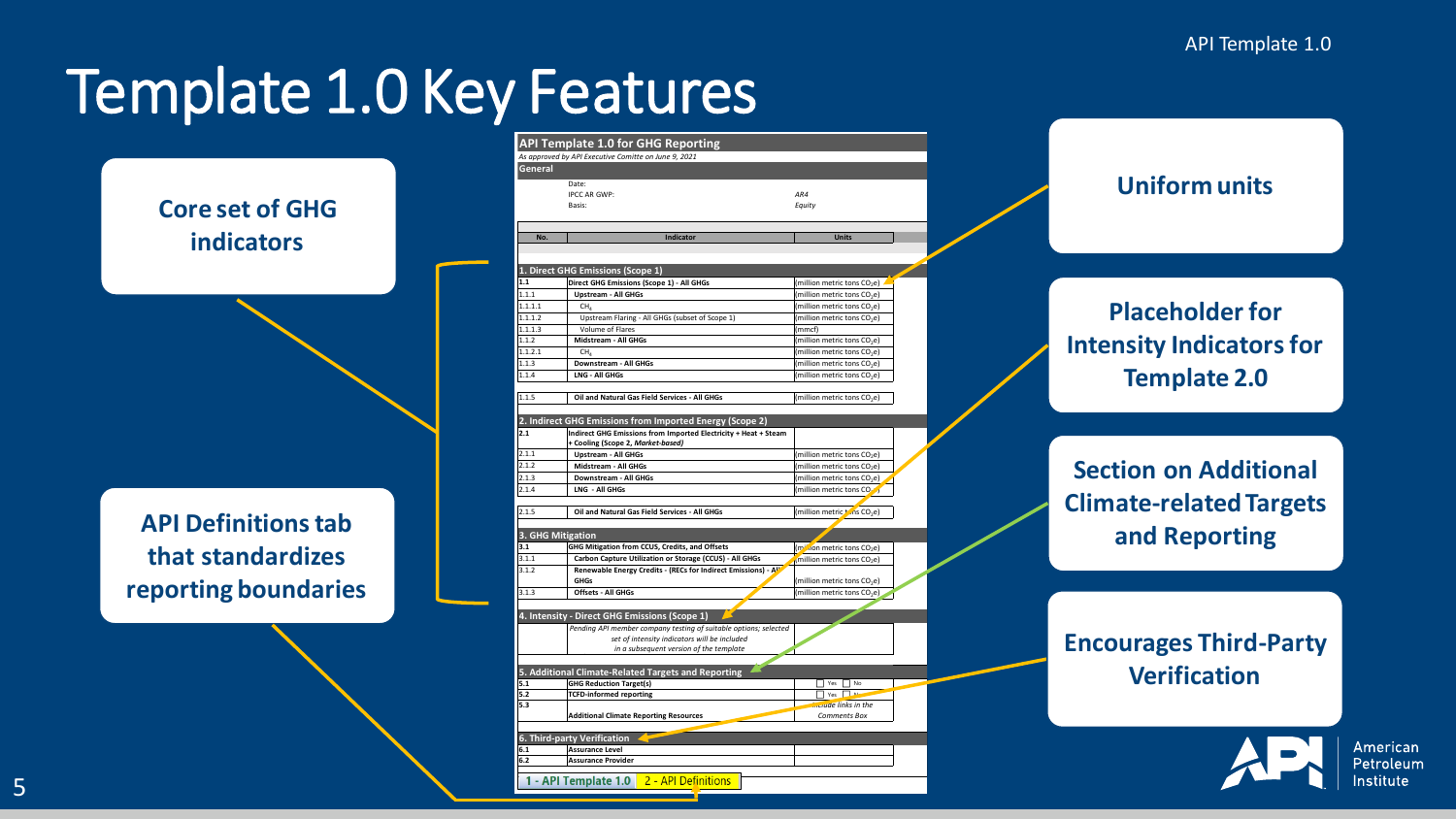#### Template: General Section at Top

| General |                     |                               |
|---------|---------------------|-------------------------------|
| 1.1     | Date:               |                               |
| 1.2     | <b>IPCC AR GWP:</b> | AR4                           |
| 1.3     | Basis:              | <b>Equity and/or Operated</b> |

- Template prompts for company-wide GHG reporting
- A company indicates date for reporting
- All data to be reported per 100-year global warming potential (GWP) values in IPCC Fourth-Assessment Report
- Template accommodates individual company reporting over time on both Equity and Operated bases

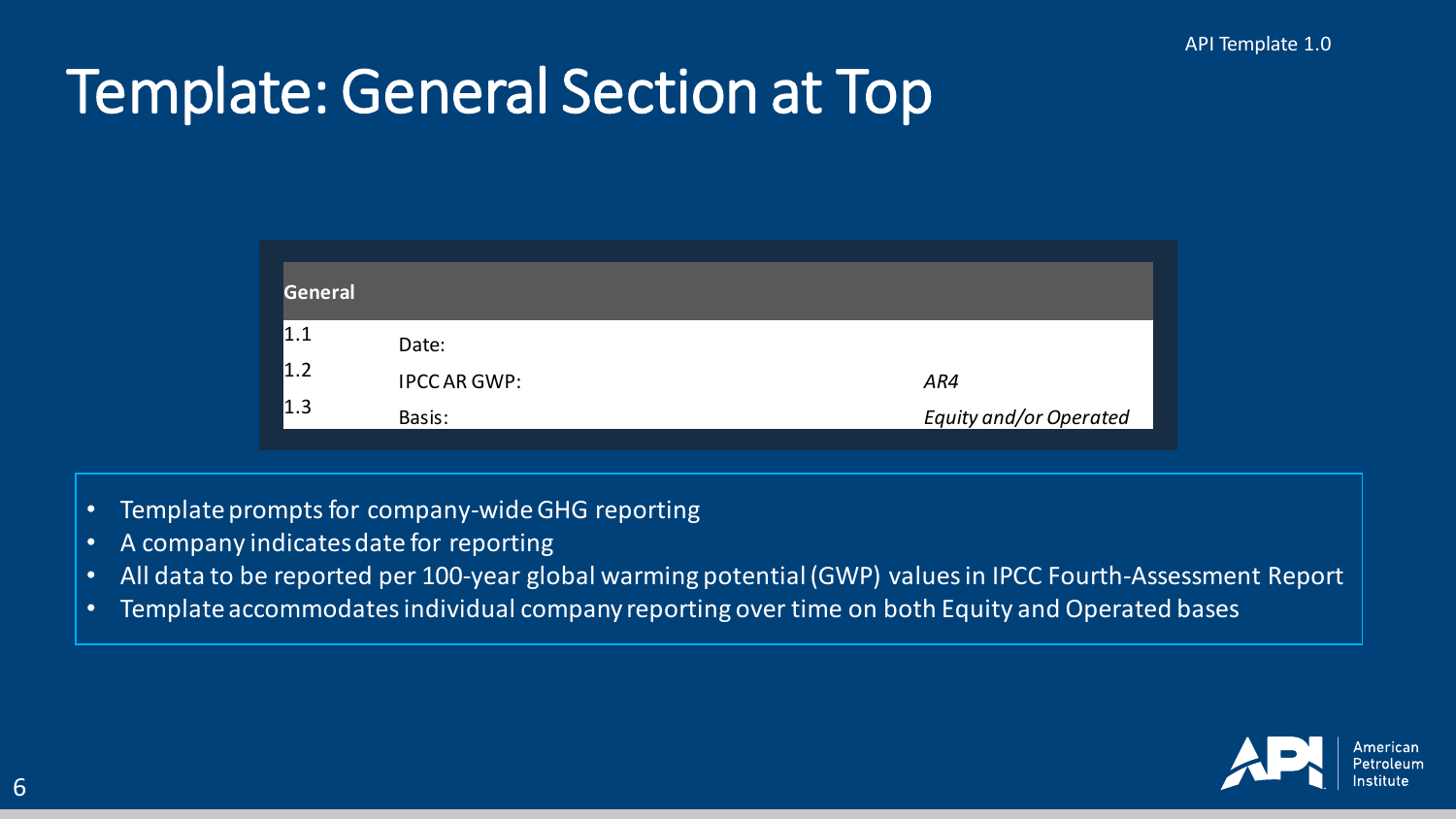#### API Template 1.0

### Section 1: Direct GHG Emissions (Scope 1)

| No.                                                                                    | <b>Indicator</b>                                                                                      | <b>Units</b>                            |  | 2020 | 2021 | <b>Comments</b> |  |
|----------------------------------------------------------------------------------------|-------------------------------------------------------------------------------------------------------|-----------------------------------------|--|------|------|-----------------|--|
|                                                                                        |                                                                                                       |                                         |  |      |      |                 |  |
|                                                                                        | 1. Direct GHG Emissions (Scope 1)                                                                     |                                         |  |      |      |                 |  |
| $\vert 1.1 \vert$                                                                      | Direct GHG Emissions (Scope 1) - All GHGs                                                             | (million metric tons $CO2e$ )           |  |      |      |                 |  |
| 1.1.1                                                                                  | <b>Upstream - All GHGs</b>                                                                            | (million metric tons CO <sub>2</sub> e) |  |      |      |                 |  |
| 1.1.1.1                                                                                | CH <sub>a</sub>                                                                                       | (million metric tons CO <sub>2</sub> e) |  |      |      |                 |  |
| 1.1.1.2                                                                                | Upstream Flaring - All GHGs (subset of Scope 1)                                                       | (million metric tons CO <sub>2</sub> e) |  |      |      |                 |  |
| 1.1.1.3                                                                                | Volume of Flares                                                                                      | (mmcf)                                  |  |      |      |                 |  |
| 1.1.2                                                                                  | <b>Midstream - All GHGs</b>                                                                           | (million metric tons $CO2$ e)           |  |      |      |                 |  |
| 1.1.2.1                                                                                | CH <sub>a</sub>                                                                                       | (million metric tons CO <sub>2</sub> e) |  |      |      |                 |  |
| 1.1.3                                                                                  | Downstream - All GHGs                                                                                 | (million metric tons $CO2e$ )           |  |      |      |                 |  |
| 1.1.4                                                                                  | <b>LNG - All GHGs</b>                                                                                 | (million metric tons $CO2e$ )           |  |      |      |                 |  |
|                                                                                        |                                                                                                       |                                         |  |      |      |                 |  |
| 1.1.5                                                                                  | <b>Oil and Natural Gas Field Services - All GHGs</b>                                                  | (million metric tons $CO2$ e)           |  |      |      |                 |  |
|                                                                                        |                                                                                                       |                                         |  |      |      |                 |  |
|                                                                                        |                                                                                                       |                                         |  |      |      |                 |  |
|                                                                                        |                                                                                                       |                                         |  |      |      |                 |  |
|                                                                                        |                                                                                                       |                                         |  |      |      |                 |  |
|                                                                                        | Disaggregation by segments oil and natural gas Value Chain (Upstream, Midstream, Downstream, LNG) and |                                         |  |      |      |                 |  |
| <b>Supply Chain (Oil and Natural Gas Field Services)</b>                               |                                                                                                       |                                         |  |      |      |                 |  |
|                                                                                        |                                                                                                       |                                         |  |      |      |                 |  |
| $\bullet$                                                                              | Includes reporting of All GHGs as well as Methane separately                                          |                                         |  |      |      |                 |  |
| $\bullet$                                                                              | Includes reporting of subset emissions on Flaring                                                     |                                         |  |      |      |                 |  |
|                                                                                        |                                                                                                       |                                         |  |      |      |                 |  |
| Boundaries for disaggregation based on US EPA Greenhouse Gas Reporting Program (GHGRP) |                                                                                                       |                                         |  |      |      |                 |  |

- Disaggregation by segments oil and natural gas Value Chain (Upstream, Midstream, Downstream, LNG) and Supply Chain (Oil and Natural Gas Field Services)
- Includes reporting of All GHGs as well as Methane separately
- Includes reporting of subset emissions on Flaring
- 

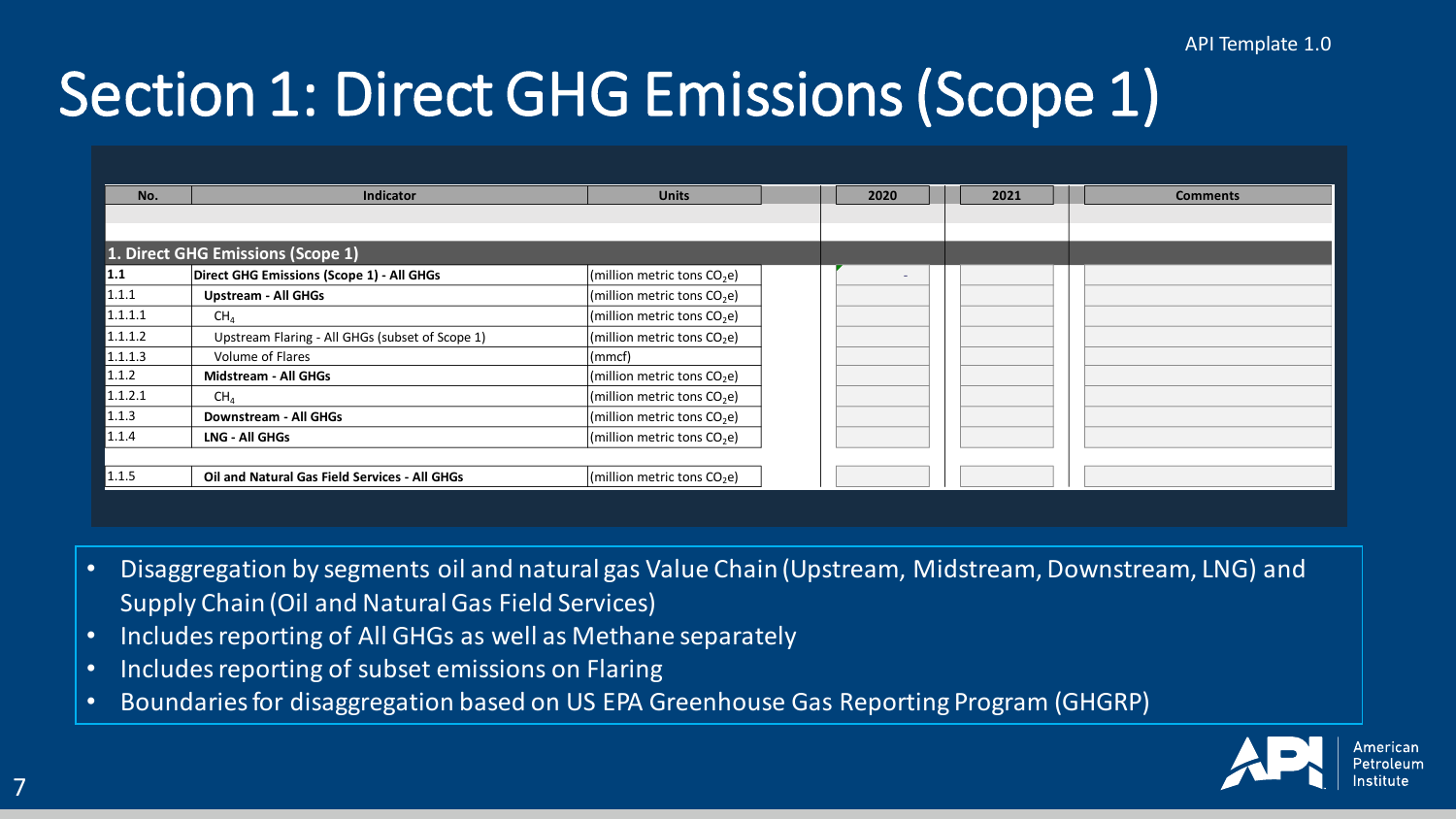# Section 2: Indirect GHG Emissions from Imported Energy (Scope 2)

| 12.1  | Indirect GHG Emissions from Imported Electricity + Heat + Steam |                               |  |  |
|-------|-----------------------------------------------------------------|-------------------------------|--|--|
|       | + Cooling (Scope 2, Market-based)                               |                               |  |  |
| 2.1.1 | <b>Upstream - All GHGs</b>                                      | (million metric tons $CO2e$ ) |  |  |
| 2.1.2 | Midstream - All GHGs                                            | (million metric tons $CO2e$ ) |  |  |
| 2.1.3 | <b>Downstream - All GHGs</b>                                    | (million metric tons $CO2e$ ) |  |  |
| 2.1.4 | LNG - All GHGs                                                  | (million metric tons $CO2e$ ) |  |  |
|       |                                                                 |                               |  |  |
| 2.1.5 | <b>Oil and Natural Gas Field Services - All GHGs</b>            | (million metric tons $CO2e$ ) |  |  |

- Includes reporting of indirect GHG emissions from all relevant sources of imported energy for oil and natural gas, consistent with GHG Protocol *Scope 2 Guidance*
- Prompts for market-based reporting in order to reflect actual GHG emissions profile of imported energy

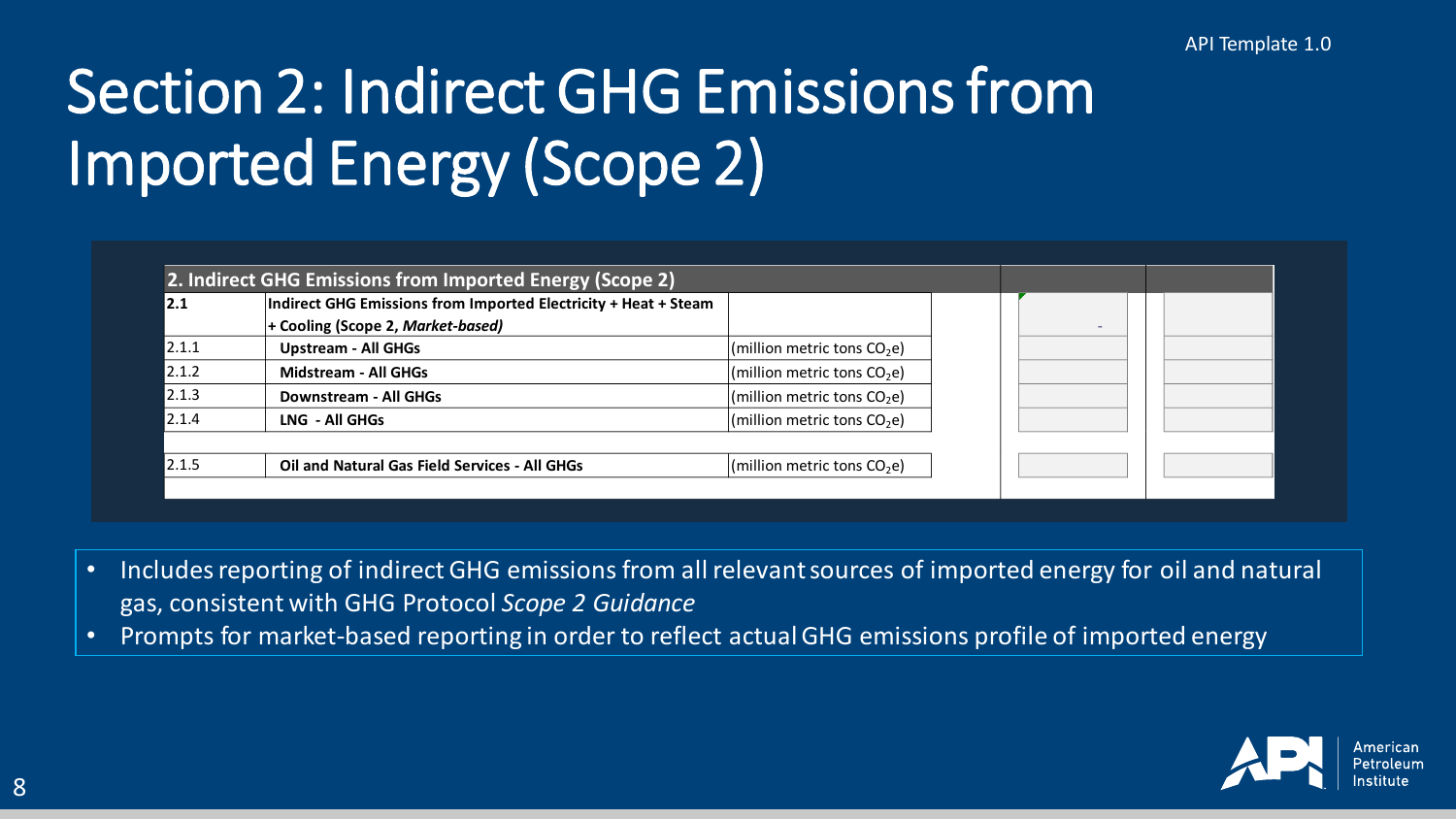#### Section 3: GHG Mitigation

|       | 3. GHG Mitigation                                              |                               |  |  |  |
|-------|----------------------------------------------------------------|-------------------------------|--|--|--|
| 3.1   | <b>GHG Mitigation from CCUS, Credits, and Offsets</b>          | (million metric tons $CO2e$ ) |  |  |  |
| 3.1.1 | <b>Carbon Capture Utilization or Storage (CCUS) - All GHGs</b> | (million metric tons $CO2e$ ) |  |  |  |
| 3.1.2 | Renewable Energy Credits - (RECs for Indirect Emissions) - All |                               |  |  |  |
|       | <b>GHGs</b>                                                    | (million metric tons $CO2e$ ) |  |  |  |
| 3.1.3 | <b>Offsets - All GHGs</b>                                      | (million metric tons $CO2e$ ) |  |  |  |
|       |                                                                |                               |  |  |  |

- Prompts for reporting of company-wide mitigation of GHGs across three main categories
	- $\circ$  CCUS: new API Definition that covers CO<sub>2</sub> (1) captured, (2) from anthropogenic sources or from atmosphere, (3) for storage or utilization, *and* (4) that would have been emitted or remained in atmosphere
	- $\circ$  Offsets: new API definition that covers credit instruments resulting from (1) avoidance, reduction, or removal of GHGs from atmosphere that (2) are purchased and retired by company

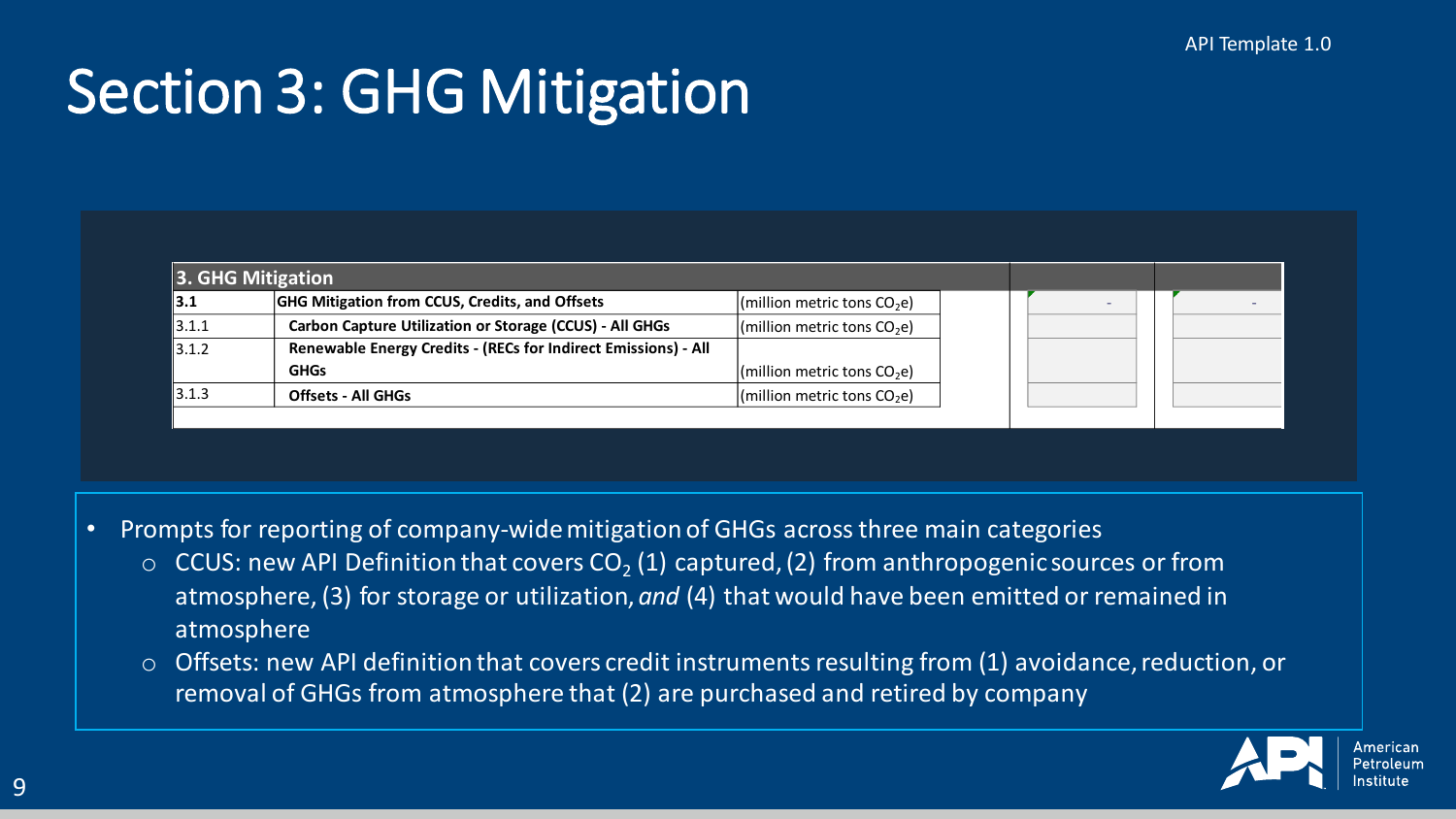### Section 4: Intensity (Placeholder)

| 4. Intensity - Direct GHG Emissions (Scope 1) |  |
|-----------------------------------------------|--|
|-----------------------------------------------|--|

*Pending API member company testing of suitable options; selected* 

*set of intensity indicators will be included*

*in a subsequent version of the template*

- Expected to be included in Template 2.0
- Expected to prompt reporting of company-wide intensity indicators disaggregated in the same way as Scope 1 and Scope 2

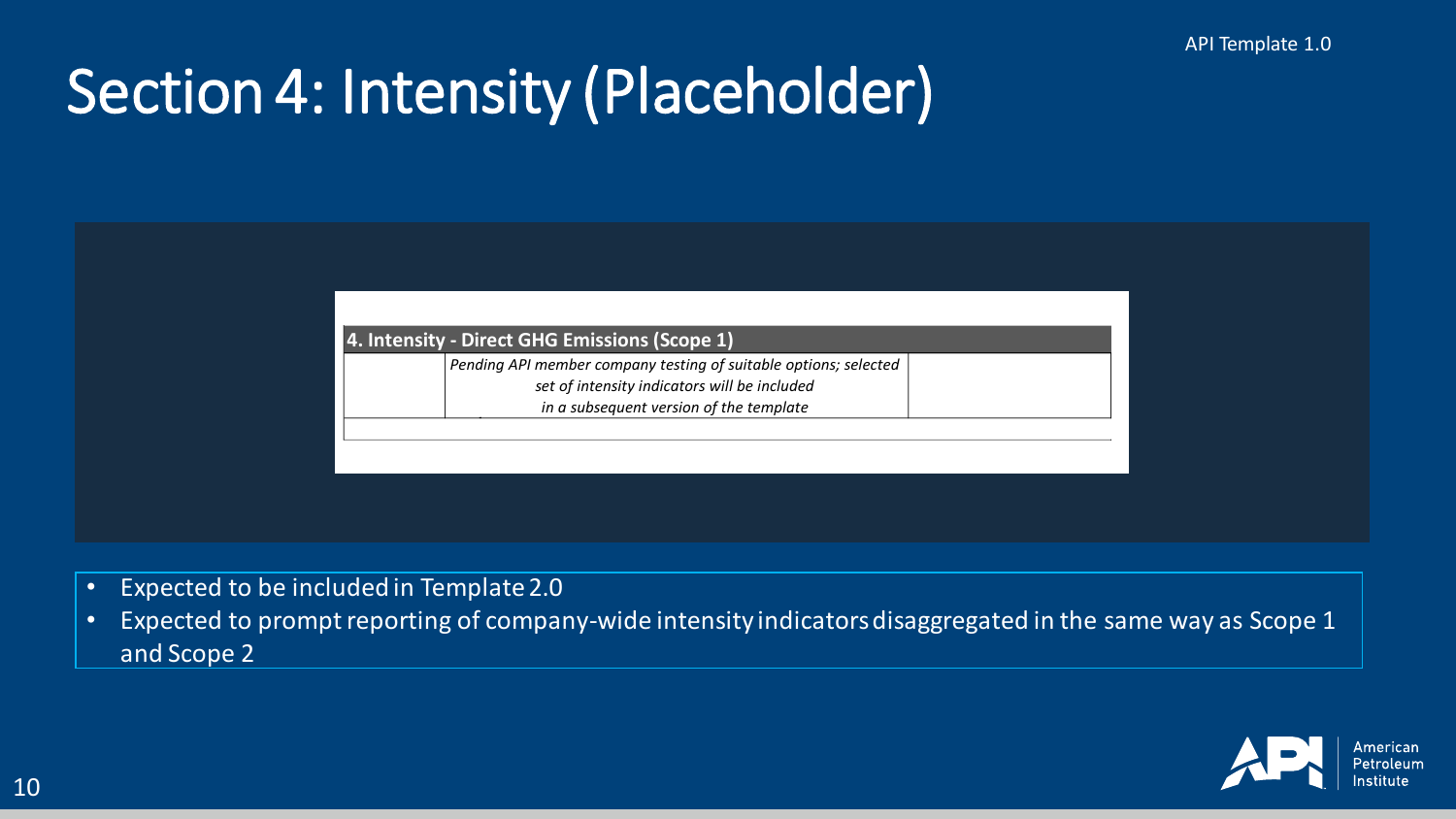# Section 5: Additional Climate-related Targets and Reporting

|      | 5. Additional Climate-Related Targets and Reporting |                      |  |  |
|------|-----------------------------------------------------|----------------------|--|--|
| 15.1 | <b>GHG Reduction Target(s)</b>                      | $\Box$ Yes $\Box$ No |  |  |
| 5.2  | <b>TCFD-informed reporting</b>                      | $\Box$ Yes $\Box$ No |  |  |
| 15.3 |                                                     | Include links in the |  |  |
|      | <b>Additional Climate Reporting Resources</b>       | Comments Box         |  |  |
|      |                                                     |                      |  |  |

- Prompts for indication (Yes or No) of any company-wide GHG reduction target(s)
- Prompts for indication (Yes or No) of any company TCFD-informed reporting
- Provides company opportunity to direct stakeholders to Additional Climate-related Reporting Resources

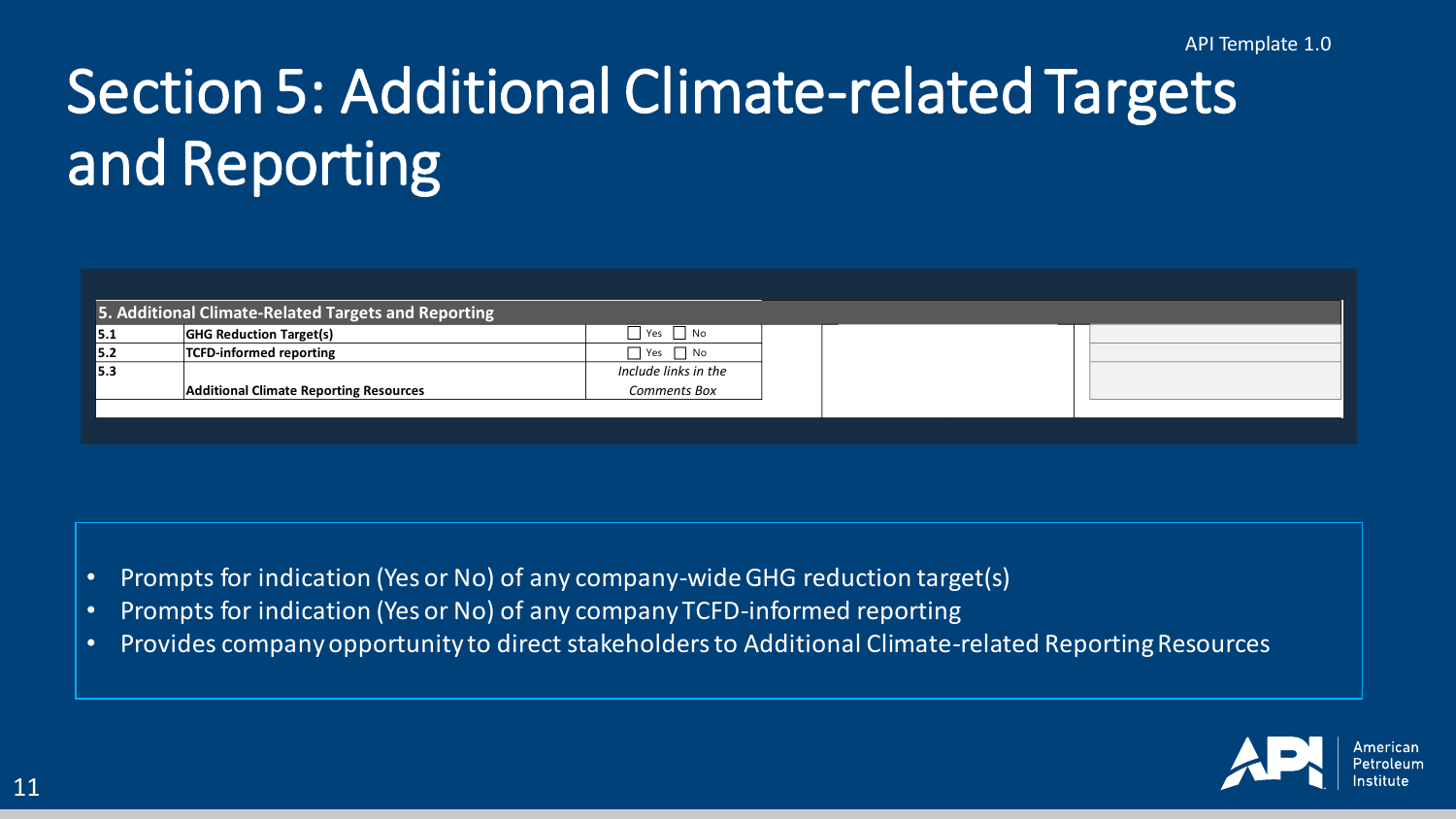#### Template: Third-Party Verification

|                    | <b>6. Third-party Verification</b> |  |  |  |
|--------------------|------------------------------------|--|--|--|
| $\blacksquare$ 6.1 | <b>Assurance Level</b>             |  |  |  |
| <b>16.2</b>        | <b>Assurance Provider</b>          |  |  |  |

- Prompts for reporting of Assurance Level, i.e., degree, or level, of the finding from the entity engaged for thirdparty verification
- Provides place to name Assurance Provider engaged for third-party verification

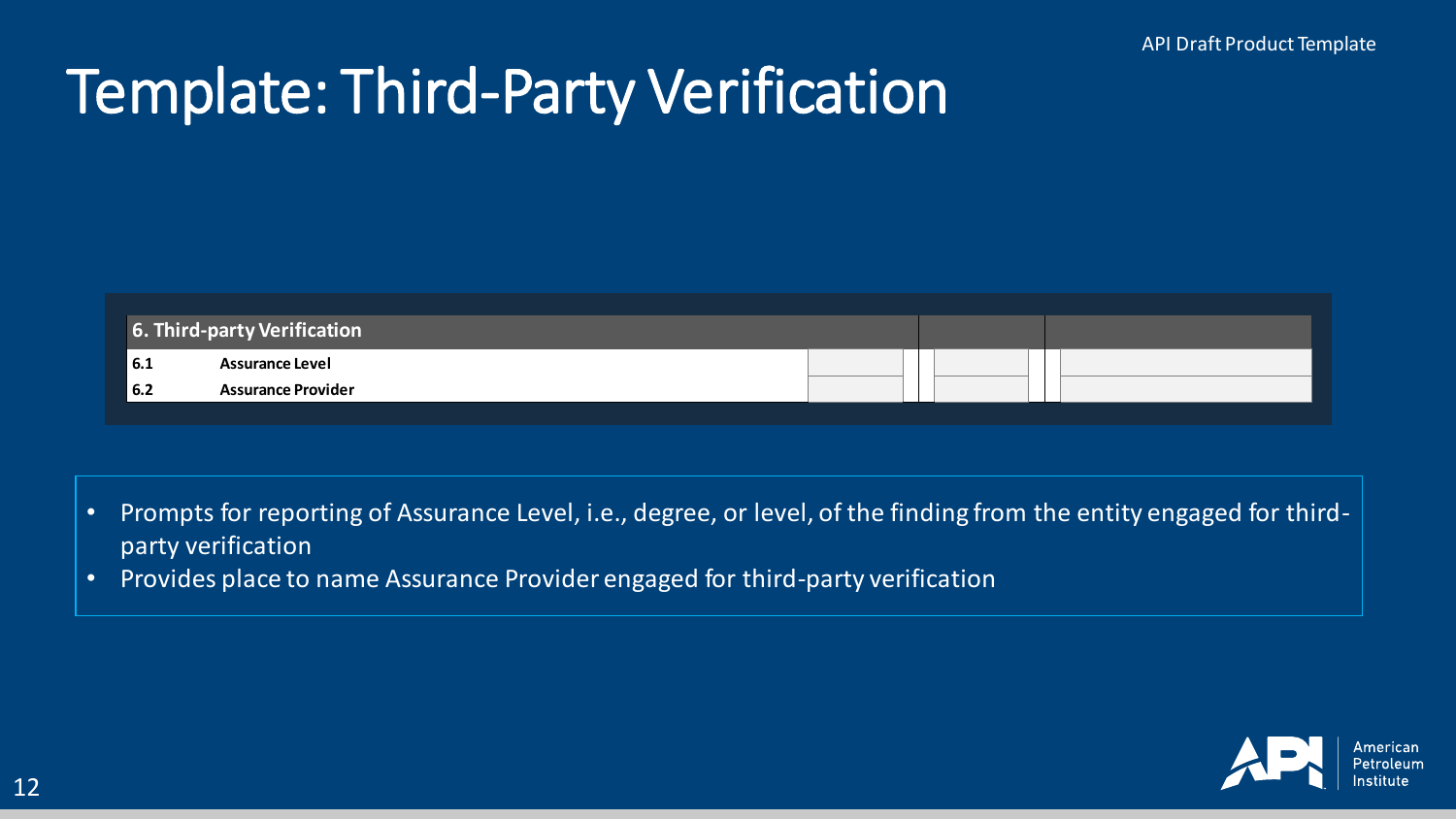#### Template: API Definitions

#### **2 - API Definitions**

#### **Definitions for Initial Draft API Template for standardizing GHG emissions reporting**

| 1. General |                    |        | <b>Definition</b>                                                                                                                                                                                                                                                                                                                                                                                                                         | <b>Reference to Applicable Source</b>                                                                                                                                                             |
|------------|--------------------|--------|-------------------------------------------------------------------------------------------------------------------------------------------------------------------------------------------------------------------------------------------------------------------------------------------------------------------------------------------------------------------------------------------------------------------------------------------|---------------------------------------------------------------------------------------------------------------------------------------------------------------------------------------------------|
| 1.1        | Date published:    |        |                                                                                                                                                                                                                                                                                                                                                                                                                                           | IPCC Fourth Assessment Report (2007), Table 2.14, p. 24 in chapter                                                                                                                                |
| 1.2        | <b>IPCCAR GWP:</b> |        | AR4                                                                                                                                                                                                                                                                                                                                                                                                                                       | "Changes in Atmospheric Constituents and in Radiative Forcing,"<br>https://www.ipcc.ch/site/assets/uploads/2018/02/ar4-wg1-<br>chapter2-1.pdf.                                                    |
|            |                    |        | Equity is based on asset ownership (or share of<br>financial benefits)[for] the consolidation of GHG<br>emissions data. Unlike the operational approach,<br>data is generally consolidated from all owned, or<br>partly owned, assets in proportion to the reporting                                                                                                                                                                      |                                                                                                                                                                                                   |
| 1.3        | Basis:             | Equity | unit's percentage share of equity in the assets. In<br>contrast to the operational approach, this means<br>data are consolidated from assets partially owned,<br>but not operated by, the reporting company, as well<br>as from operated assets that are wholly or partially<br>owned - thus, irrespective of who the operator is,<br>data are consolidated but only in proportion to the<br>reporting company's ownership of each asset. | IPIECA-API-IOGP Sustainability Reporting Guidance for the Oil and<br>Gas Industry, 2020, p. 1.34, https://www.ipieca.org/our-<br>work/sustainability-reporting/sustainability-reporting-guidance/ |

- Details needed to standardize reporting for consistency and comparability are in Definitions and References in separate Tab 2 of spreadsheet
- Most of these derive from EPA GHGRP and GHG Protocol

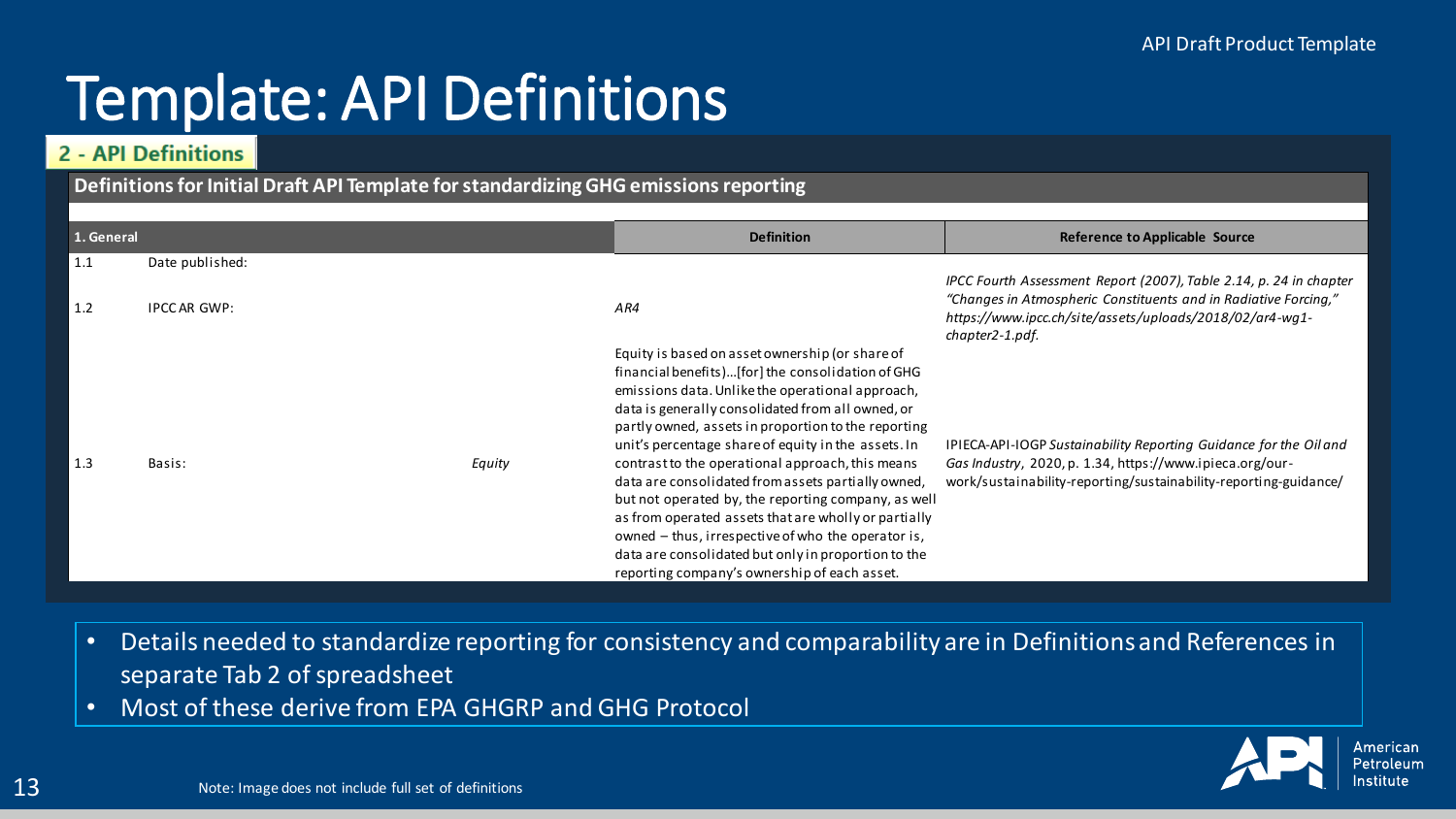### Template Benefits

API's reporting template addresses multiple gaps within existing climate-related reporting templates and offers standardization of decision-useful GHG indicators. Key benefits:

- ✓ **Complementary to other climate-related reporting frameworks** and takes into account relevant GHG emissions reporting indicators from these frameworks
- ✓ Provides **decision-useful and relevant information** to the financial sector for the investment and rating process
- ✓ **Enhanced consistency and comparability** across company-by-company climate-related reporting in the oil and natural gas industry
- ✓ **Mitigates against questionable reporting** or efforts that undermine the industry's ability to engage in capital markets